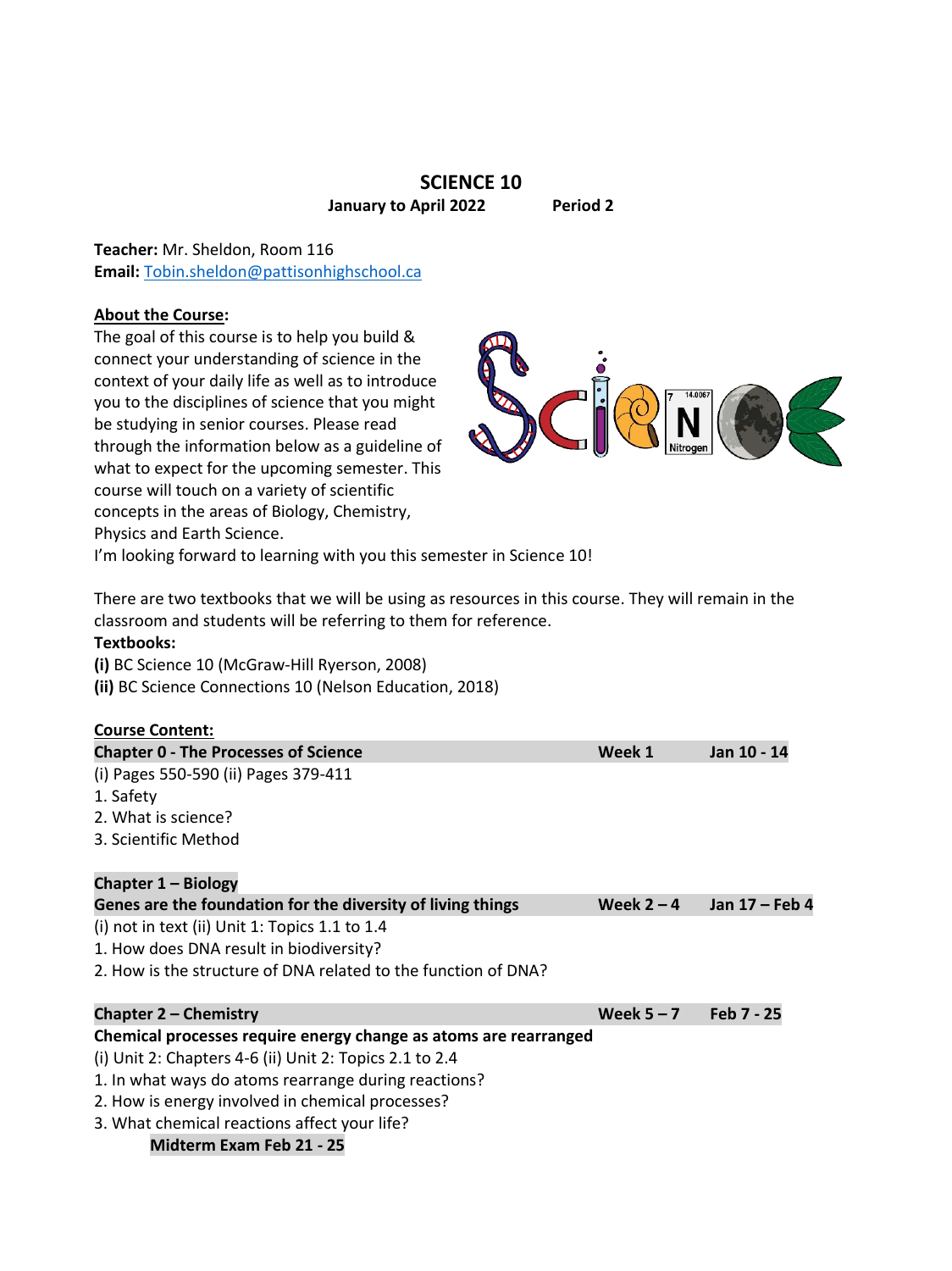| CHUNGU J LIIYJIGJ                                                                       |                |  |  | $1$ CD $20$ Trigital LD |
|-----------------------------------------------------------------------------------------|----------------|--|--|-------------------------|
| <b>Motion</b>                                                                           |                |  |  |                         |
| (i) Unit 3: Chapters 8 and 9 (ii) not in text                                           |                |  |  |                         |
| 1. Average velocity is the rate of change of position.                                  |                |  |  |                         |
| 2. Acceleration is the rate of change of velocity.                                      |                |  |  |                         |
| Energy is conserved and its transformation can affect living things and the environment |                |  |  |                         |
| (i) not in text (ii) Unit 3: Topics 3.1 to 3.4                                          |                |  |  |                         |
| 1. Where does energy come from and what happens to it?                                  |                |  |  |                         |
| 2. How does energy in the form of radiation affect living things?                       |                |  |  |                         |
| 3. What is the difference between potential energy and kinetic energy?                  |                |  |  |                         |
| 4. How do energy transformations affect the environment?                                |                |  |  |                         |
| <b>Nuclear energy and radiation</b>                                                     |                |  |  |                         |
| (i) Unit 2: Chapter 7 (ii) Unit 3: Topic 3.2                                            |                |  |  |                         |
| 1. Atomic theory, isotopes and radioactive decay                                        |                |  |  |                         |
| 2. The atomic theory explains radioactivity                                             |                |  |  |                         |
| 3. Half-life                                                                            |                |  |  |                         |
| 4. Nuclear reactions                                                                    |                |  |  |                         |
|                                                                                         |                |  |  |                         |
| Chapter 4 – Astronomy                                                                   | Week $11 - 13$ |  |  | March 21 - April 8      |
| The formation of the universe can be explained by the big bang theory                   |                |  |  |                         |

**Chapter 3 – Physics Week 8 – 10 Feb 28 – March 18**

- (i) not in text (ii) Unit 4: Topics 4.1 to 4.4
- 1. What evidence supports the big bang theory?
- 2. How could you model the formation of the universe?
- 3. How has the advancement of technology deepened our understanding of the universe?

**Final Exam April 11 - 13**

### **EXPECTATIONS**

### **Overall Expectations**

1. Your behaviour in class must not prevent the teacher from giving the lesson or interfere with anyone else's opportunity to learn. This means only one person talks at a time.

2. Be present to class on time and prepare with your supplies (full access to a computer and internet).

3. Complete and hand in your homework and assignments on time.

4. Homework and Participation will be tracked weekly. Homework marks will be taken off for late or incomplete work. Participation marks will be taken off for sleeping or using your phone in class. You can make up these marks by handing in your phone to me at the beginning of class.

### **Assignment Expectations**

1. Assignments are due in class on the due date. If you feel that you have a legitimate reason why your assignment should be accepted late, explain it in writing and attach it to your assignment.

2. Please hand in assignments into the folder designated for assignments on Microsoft Teams or email.

3. Any work (tests, quizzes, labs, questions, homework assignments, etc.) submitted for marking MUST be complete and YOUR OWN WORK